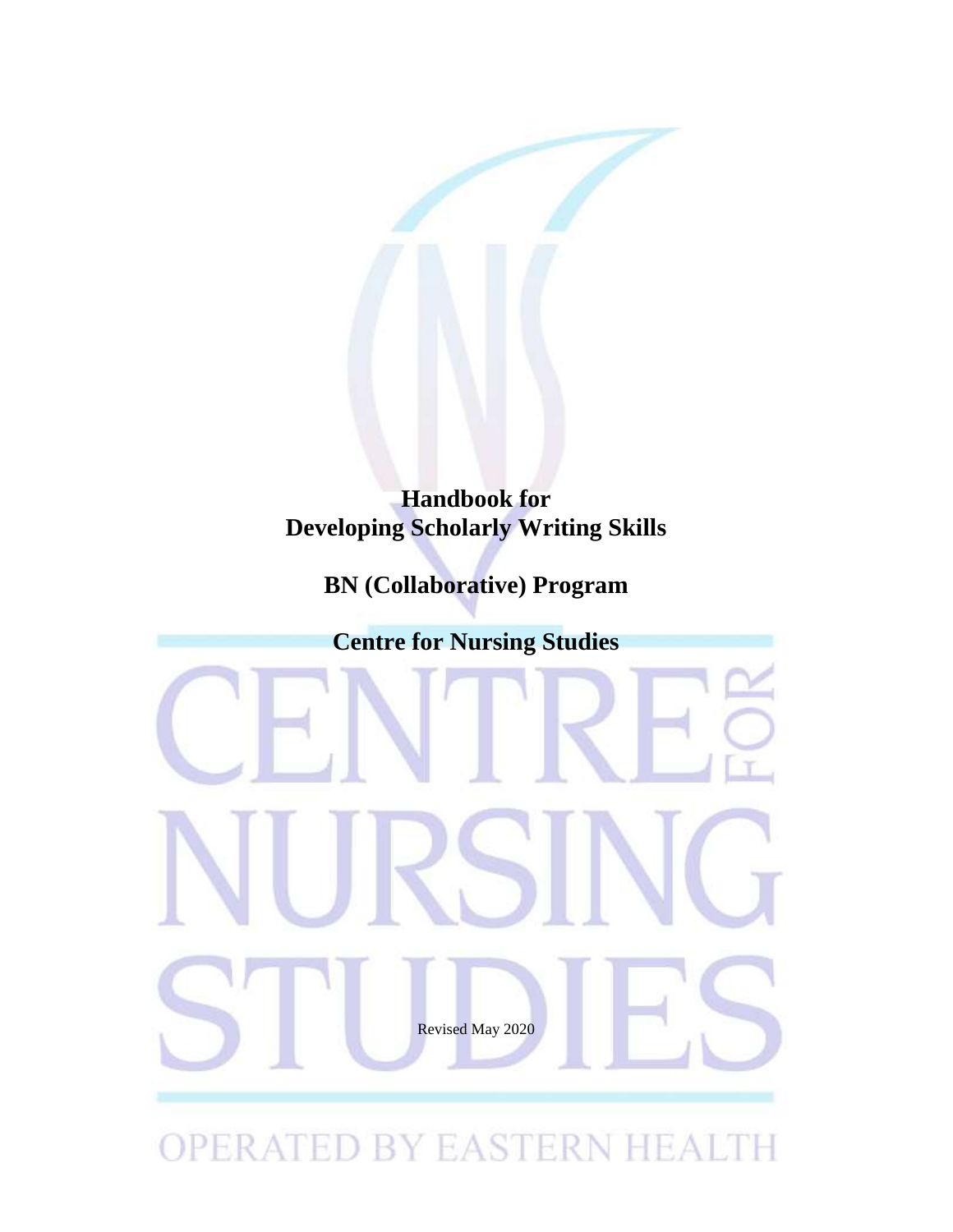# **Preamble**

Developing scholarly writing skills is a critical component of the BN (Collaborative) Program. Writing assignments can facilitate the development of problem-solving and critical-thinking skills. Writing also enables the student to analyze concepts and synthesize content. This handbook is intended to provide students with guidance in the following areas:

- Leveling Writing Skills Across the Curriculum (including the grading scheme for mark allocation)
- Improving Writing Skills using APA Editorial Style
- Academic Integrity
- Resources to Assist with Writing Assignments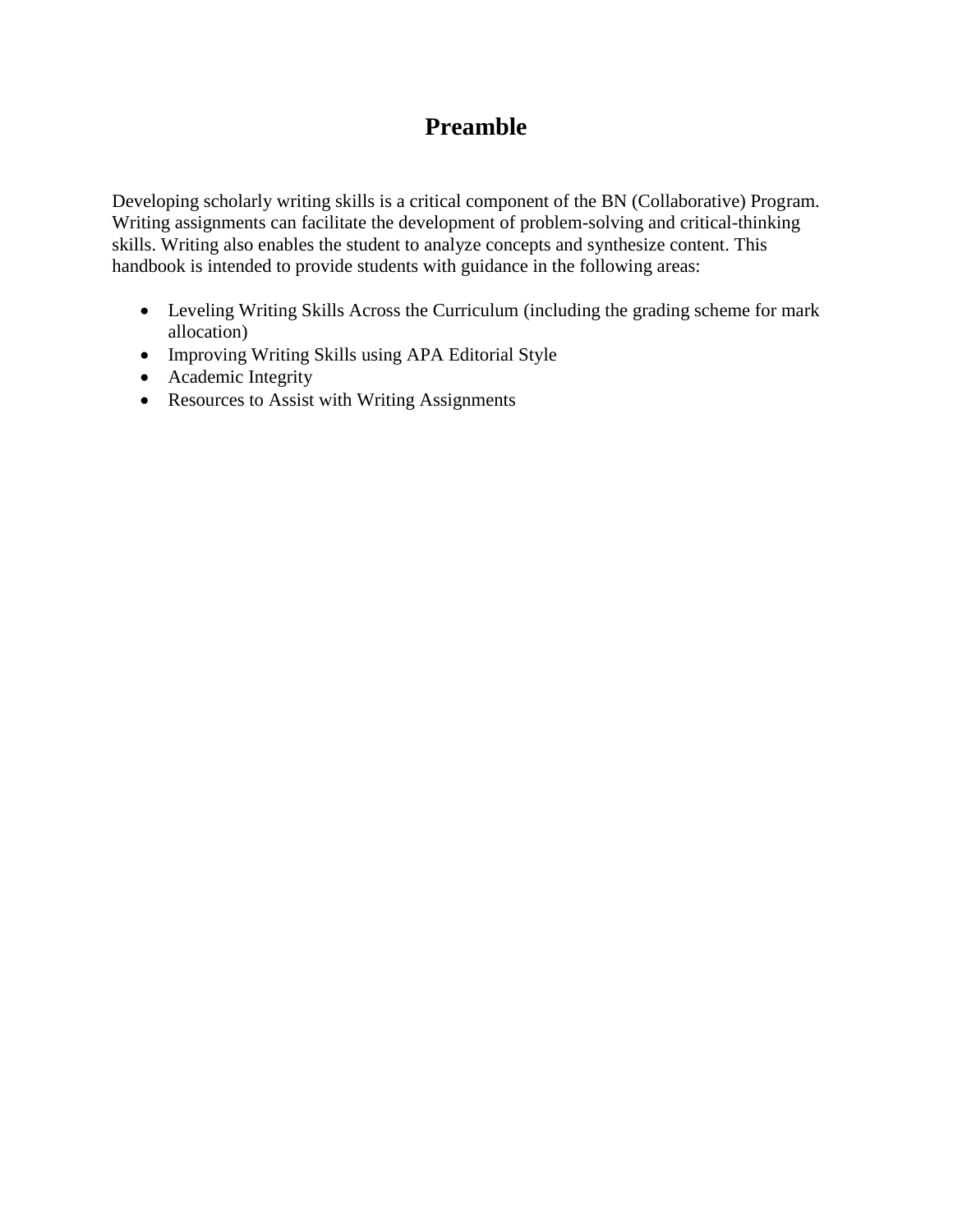# **Leveling Writing Skills Across the Curriculum**

To help students progressively develop their writing abilities, a framework for the building of scholarly writing skills has also been developed by faculty at the CNS. This framework provides direction for students as they progress through the program. The framework identifies three components in which students need to develop skills. These components were used to develop objectives related to writing expectations across the four years of the program. The three components and the objectives for each year are outlined as follows:

### **The Three Writing Components**

- 1. Data collection
- 2. Critical Analysis
- 3. Process (grammar, punctuation, sentence structure, organization of ideas, correct use of APA, introduction, body, conclusion)

### **Objectives for Writing Expectations**

## **Year 1**

- 1. Use data sources to identify and locate appropriate literature.
- 2. Extract key points from two to three relevant journal articles and apply to a concept/clinical practice experience.
- 3. Develop a paper using an Introduction, Body of Paper, and Conclusion framework of organizing.
- 4. Maintain a concise and organized flow of ideas throughout the written assignment.
- 5. Demonstrate basic writing skills related to grammar, spelling, punctuation, and sentence and paragraph structure and APA format.

## **Year 2**

- 1. Conduct a literature search and locate four to five relevant journal articles.
- 2. Discriminate credible literature available through web-based sources.
- 3. Recognize and discuss the similarities and differences presented in the literature.

## **Year 3**

- 1. Conduct a literature review using a variety of literature sources.
- 2. Support ideas with multiple author citations using APA format.
- 3. Identify and apply a variety of concepts in the literature that are relevant to an assigned topic.
- 4. Critically appraise nursing literature.

## **Year 4**

- 1. Collect comprehensive data from the literature and other relevant sources.
- 2. Critically analyze the data from a variety of stakeholder perspectives.
- 3. Formulate a position that is supported by a critical analysis of the literature.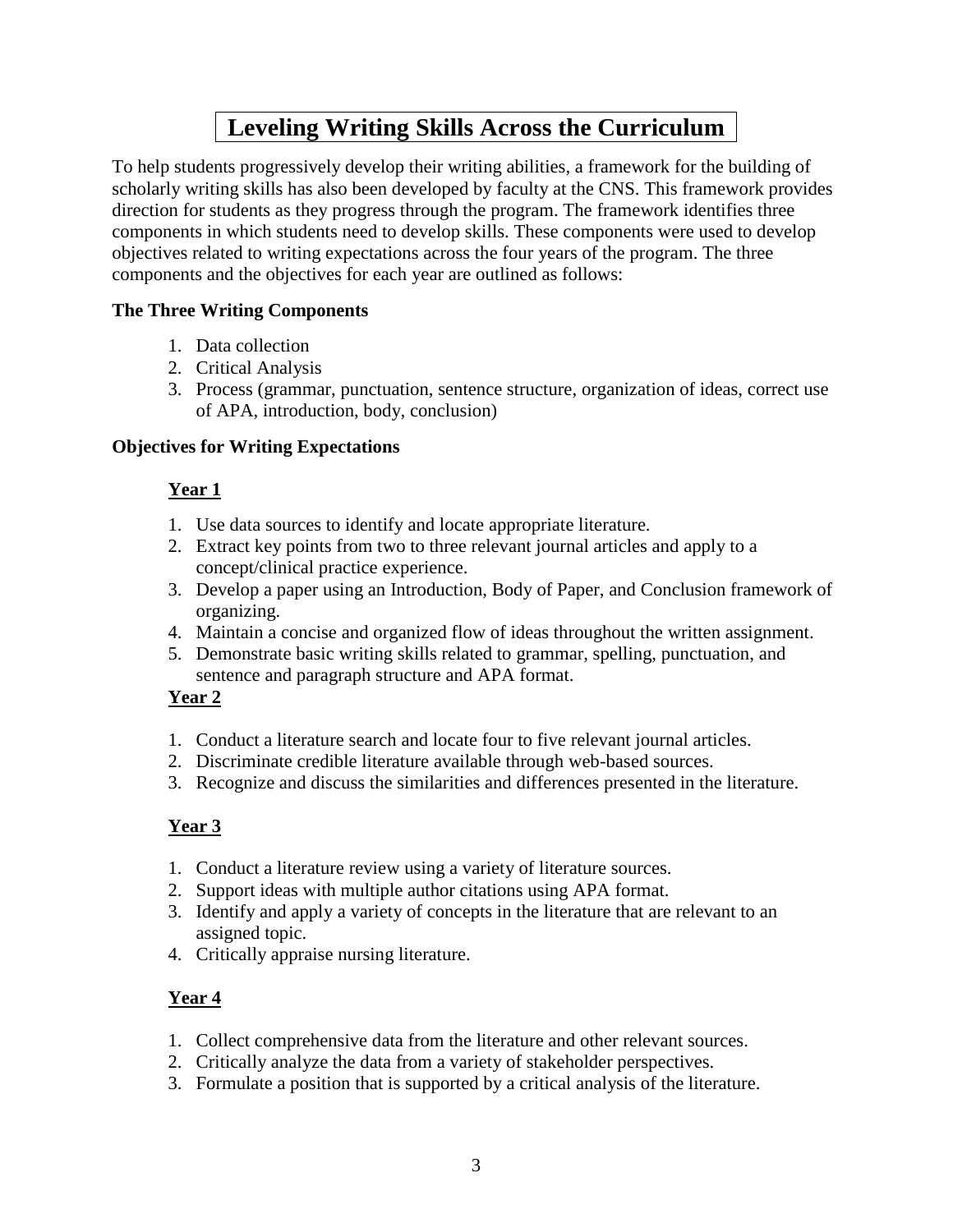### **NOTE: Students are encouraged to select journal articles and other literature sources that are no older than 5 years.**

### **Grading Scheme**

Student papers are graded based upon content/analysis, writing skills and editorial style. Writing skills and editorial style are both components of APA and will be evaluated separately for the purpose of grading papers/assignments. The overall weighting of content/analysis and APA will vary across papers however the total grade allotted on any individual written paper/assignment for APA will be divided as follows:

| • Writing Skills (e.g. style, grammar, expression)          | 50% |
|-------------------------------------------------------------|-----|
| • APA Editorial Style                                       | 50% |
| APA Editorial style will be further broken down as follows: |     |

- **In Text Citations (paraphrasing, quotations, summaries) 25%**
- **General Format (all other components of APA editorial style) 25%**

| Example 1 – Mark distribution for a paper in which 40% is allotted for Writing Skills |          |  |
|---------------------------------------------------------------------------------------|----------|--|
| Writing Skills (e.g. style, grammar, expression)                                      | 20 marks |  |
| In Text Citations (paraphrasing, quotations, summaries) 10 marks                      |          |  |
| General Format (all other components)                                                 | 10 marks |  |
|                                                                                       |          |  |

### **Example 2 – Mark distribution for a paper in which 20% is allotted for Writing Skills**

| Writing Skills (e.g. style, grammar, expression)        | 10 marks |
|---------------------------------------------------------|----------|
| In Text Citations (paraphrasing, quotations, summaries) | 5 marks  |
| General Format (all other components)                   | 5 marks  |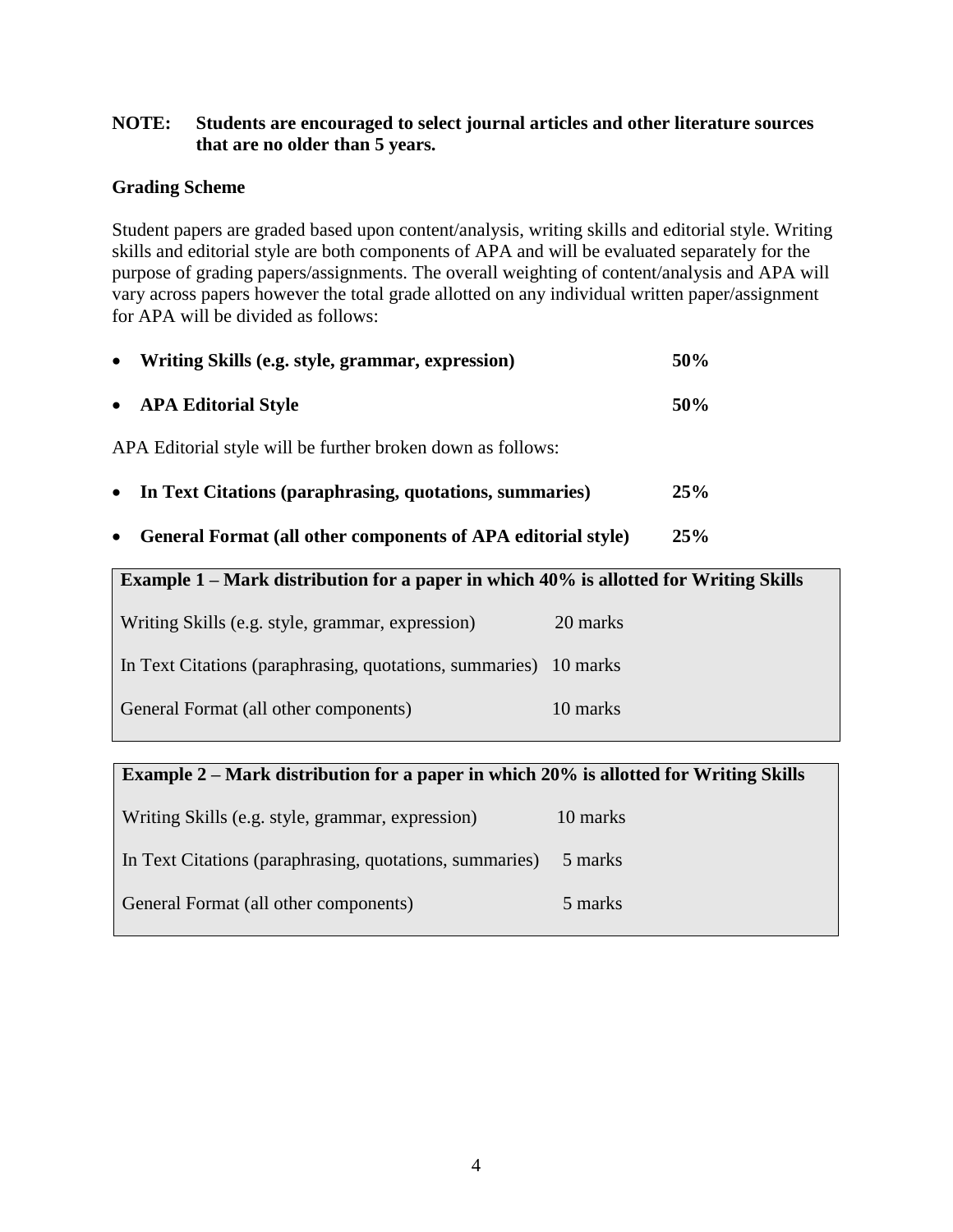# **Improving Writing Skills Using APA Editorial Style**

Students in the BN (Collaborative) Program are expected to develop and submit written papers/assignments in a number of nursing courses. These written papers/assignments must demonstrate good general writing skills and application of the APA editorial style as outlined in the 7 th edition of the *Publication Manual of the American Psychological Association (2020).*

The APA Publication Manual is intended primarily as a guide to preparing manuscripts for journal publication, and therefore the Centre for Nursing Studies requires students to purchase the 7 th edition of the *Publication Manual of the American Psychological Association (2020).* This manual demonstrates the principles of APA editorial style in a concise, easy-to-read, and user-friendly format. Students who wish further explanation of these principles are referred to the *Publication Manual of the American Psychological Association (2020),* on reserve in the Learning Resources Centre.

An Ad Hoc Committee consisting of faculty from the Centre for Nursing Studies and MUN School of Nursing, and staff from the Health Sciences Library have compiled specific guidelines for aspects of APA style that seem problematic for students. These specific guidelines also include exceptions to APA style that apply to assignments and papers submitted at these educational institutions. Please refer to these guidelines when writing papers. **All page**  references are from the 7<sup>th</sup> edition of the *Publication Manual of the American Psychological Association (2020)***.**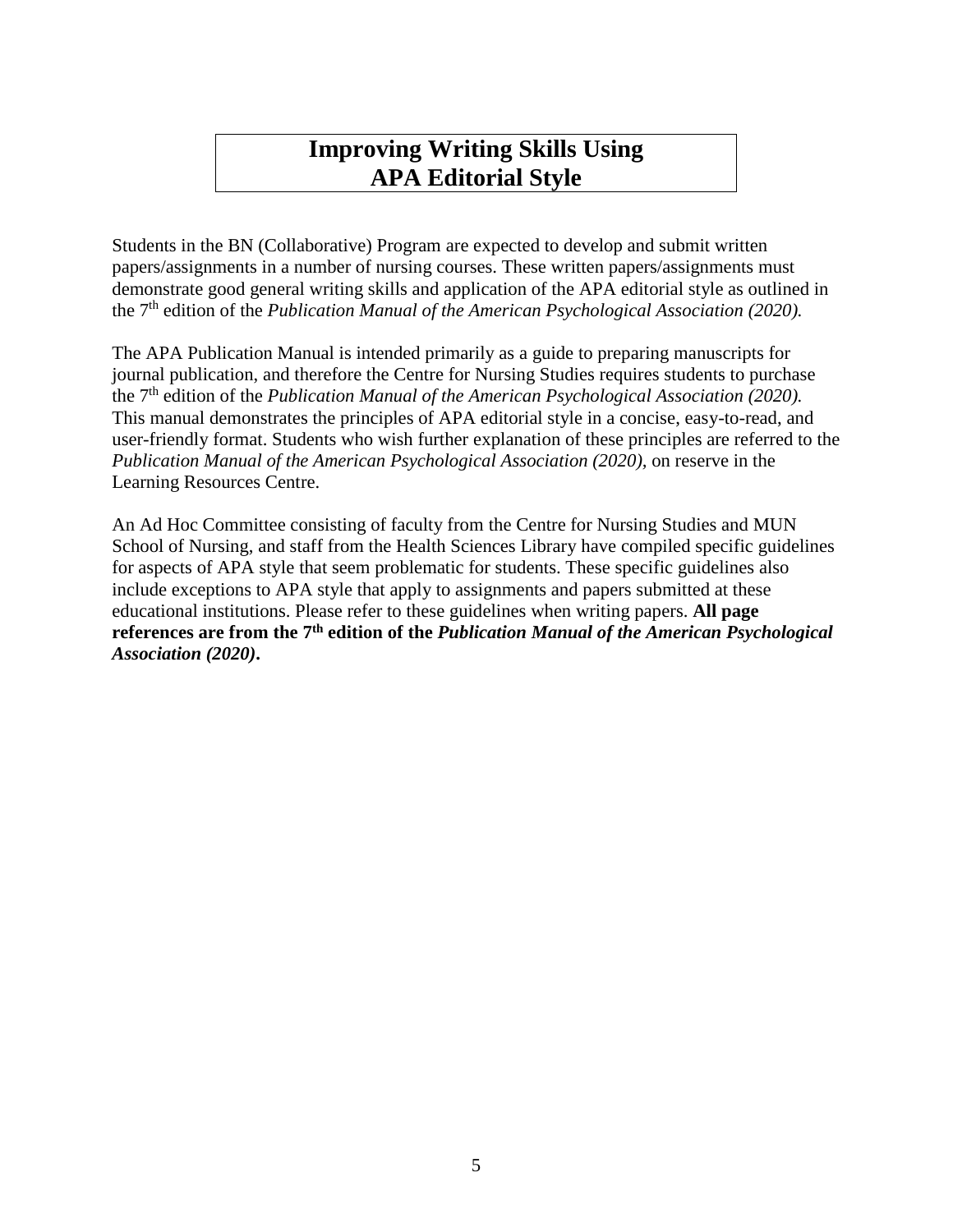### **Specific Guidelines for Student Use for Memorial University School of Nursing and the Centre for Nursing Studies**

- **Title Page**: The title page should contain title of the paper, course name and number, student name, student number, professor name, and date. Page number should be placed in the top right corner. No running head or header is necessary. See sample title page on page 10 of this document.
- **Abstract:** Do not include an abstract.
- **Table of Contents:** A table of contents is needed only if the paper contains headings. Should follow the lay out of the headings. See sample table of contents on page 49.
- **Margins:** Papers should have one-inch margins on the top, bottom, left and right. Indent paragraphs five spaces (tab) (see page 45).
- **Line Spacing and Font:** The paper should be double spaced with left justification and ragged right justification. Font should be a serif font (preferably Times New Roman) size 12 (see pages 44-45).
- **Pagination:** Page numbers should appear at the top right of each page, including the first (title) page (see page 44). **NOTE page headers (i.e. running head) are not required.**
- **Headings:** Make sure your headings correspond with the levels of divisions in your paper (see pages 47-49).
- **Quotations:** Brief quotations (fewer than 40 words) should be surrounded by quotation marks and placed within the text. Long quotations (more than 40 words) should not be surrounded by quotation marks and should be in an indented paragraph (see pages 270-278).
- **Numbers:** Ensure that you are following APA guidelines when using numerals or numbers written as words (see pages 178-181).
- **Seriation:** For information on how to format lists, refer to pages 189-191.
- **Plagiarism:** Please refer to pages 21; 254-257.
- **References:** References should follow the *Publication Manual of the American Psychological Association (2020)*. The reference list should be double spaced, both within and between references (see pages 66-67; 281-309).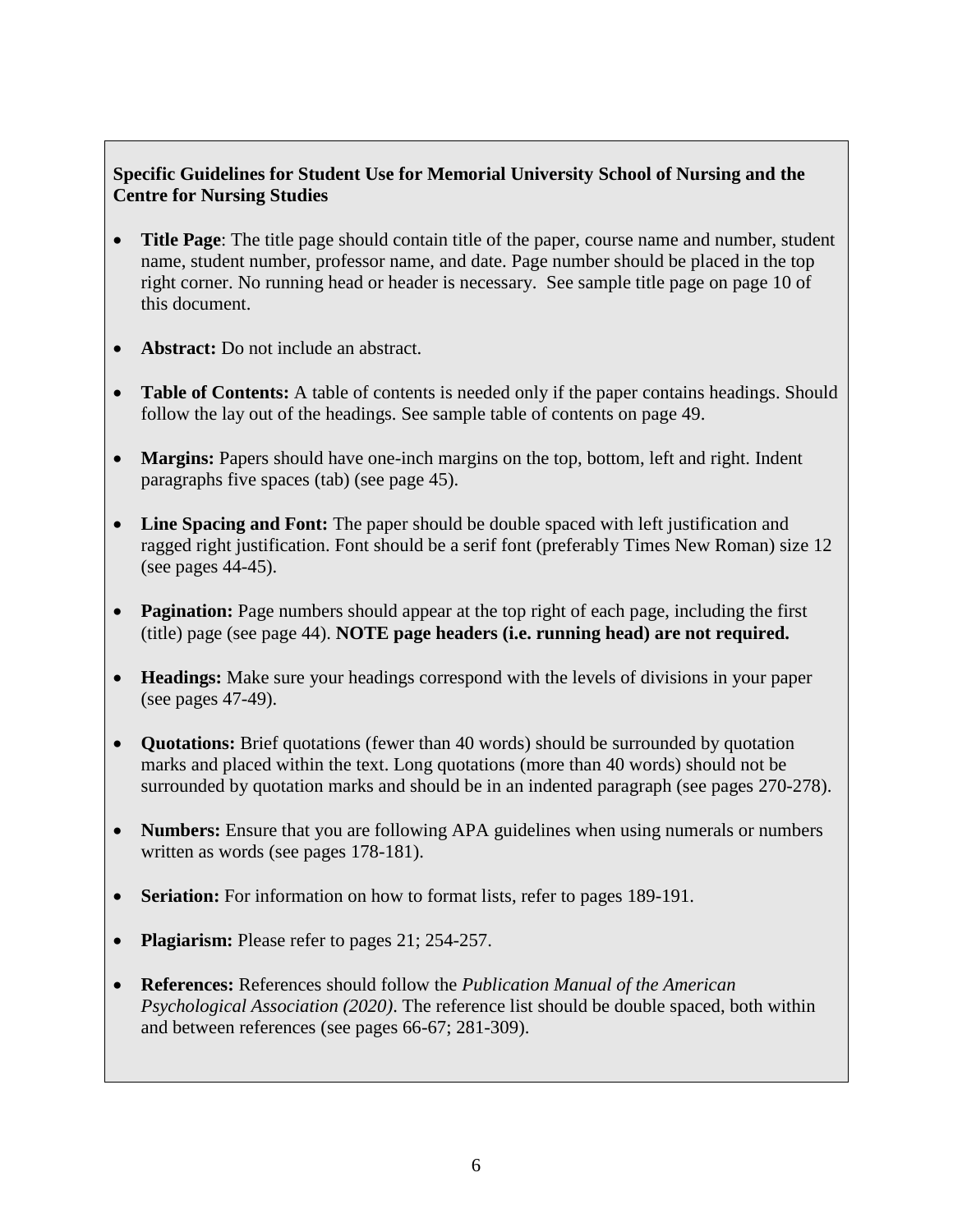**Appendices:** Appendices are located after the Reference list and continue with page numbering. Each appendix starts on a new page. Appendices should use letters rather than numbers (see pages 41-46 and 198).

#### **Reference Lists and In-text Citations (Chapter 8 and 9)**

- $\triangleright$  References should be listed alphabetically by the last name of the first author listed for each individual reference.
- $\triangleright$  Do not change the order of authors in a reference.
- $\triangleright$  Second and subsequent lines of references should be indented. This is commonly referred to as a hanging indent.
- $\triangleright$  If citing a source with three or more authors, include only the first author's name followed by "et al." for the first and subsequent citations.
- $\triangleright$  When referencing a resource that is not a journal, capitalize only the first word of the title. If the title has a colon, capitalize the first word after the colon.
- $\triangleright$  Italicize titles of journals and books.
- $\triangleright$  Italicize volume number of a journal, but not the issue number.
- $\triangleright$  When referencing a journal article, include the issue number only if the journal is paginated by issue. If the journal is paginated by volume, do not include issue number.
- $\triangleright$  If referencing a source that was referenced in another source (commonly called a secondary source), mention the original source in your text and use the following as the in text citation (as cited in Smith & Jones…). In the reference list, list the source you read. Do not list a reference you have not read.
- $\triangleright$  If there are two or more references by the same author, list them in order of publication date.
- $\triangleright$  Use "&" rather than "and" when listing multiple authors in the reference list or in parenthesis in the text of the paper.
- $\triangleright$  Use "and" if you are referring to authors in the text of the paper outside of the parenthesis. Example: "Smith and Jones (2006) suggested…" or "It has been suggested that … (Smith & Jones, 2006)".
- $\triangleright$  If a DOI (Digital Object Identifier) is available, include it in the reference (see example below). Write to DOI as a URL.

Jones, R. & Smith, I. (2014). Negative feedback and the effect on self-concept. *Journal of Current Psychology, 34,* 342-347. <http://doi.org/34.4356/45698724483176591>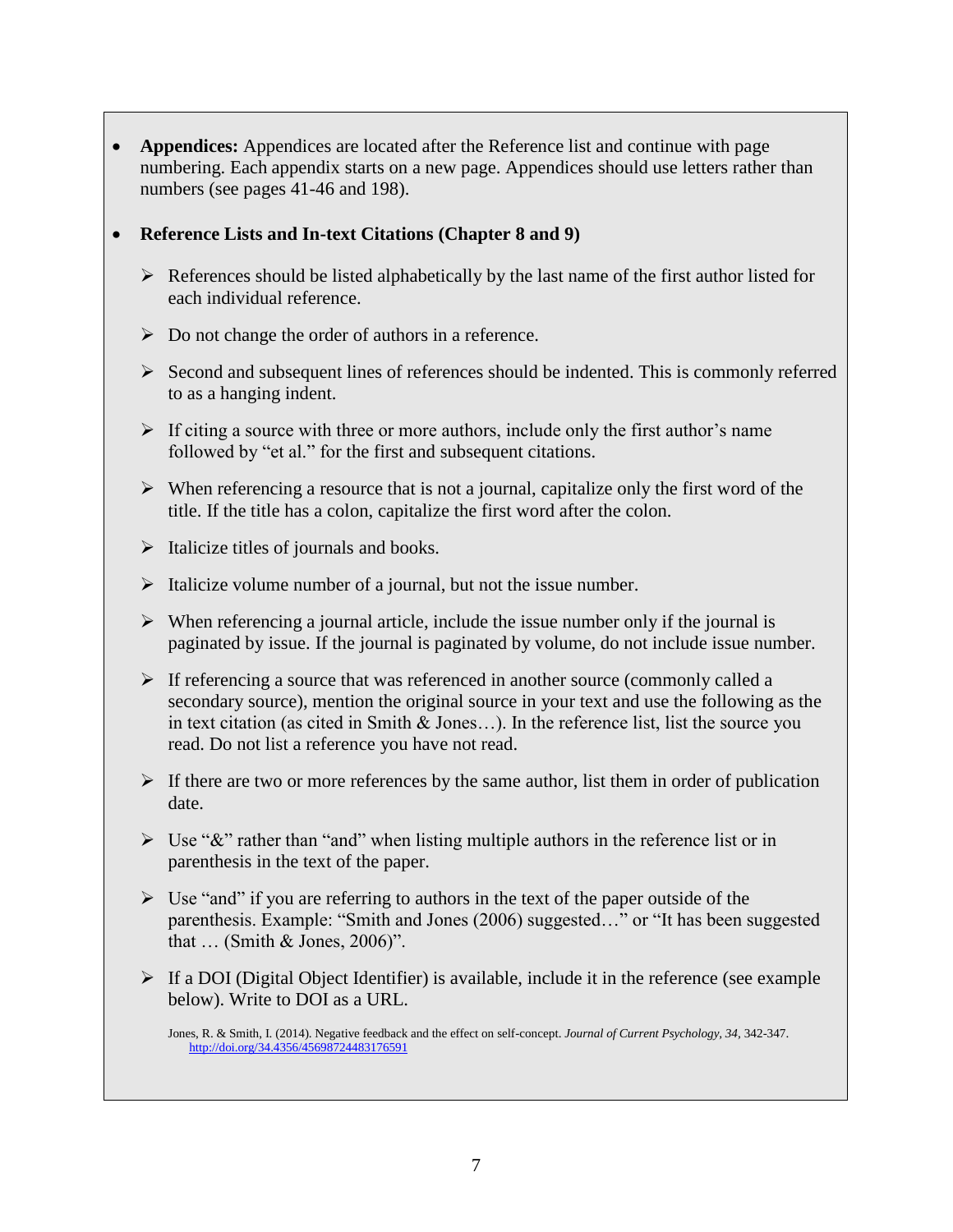$\triangleright$  If a journal article is found electronically, but there is no DOI available, it is necessary to include a direct URL to the article (if open access) or a URL to the home page of the journal (if the journal is accessed via subscription). See example below. Use retrieval dates only if sources are likely to change (for example, Wikis, page 102).

Brown, G. & Smith, Y. (2013). Reflection strategies for beginning nursing students. *Journal of Student Learning, 45*(4), 12-14. Retrieved from http://www.fedperd.ca/eng/journal/index.cfm

\*Do not insert a hyphen to break a URL across line, and do not add a period after the URL.

\*If accessing the article from a private database (ex. CINAHL, Pub Med) you may need to do a quick web search to locate this URL.

- $\triangleright$  Electronic books are referenced very similarly to print books, but the URL or database must be included.
- For any electronic reference, refer to the *APA Style Guide to Electronic Resources*.
- **NOTE:** APA style is not only the way in which you cite your sources and format your paper but also includes your writing style. Examples include the organization of your paper, the flow of ideas through sections and paragraphs, verb tense, choice of words, use or non-use of biased language, and other editorial style elements. Refer to chapter 2 in the *Publication Manual of the American Psychological Association (2020).*

Developed by the Ad Hoc Committee on APA Style January 2009, Adapted July 2010, Revised July 2011, July 2014, June 2015, 2017, 2019, May 2020.

## **Changes to the 7th edition** - Adapted from (Streefkerk, 2020)

- The publisher location is no longer included in the reference.
- The in-text citation for three or more authors is now shortened right from the first citation. You include the first author's name followed by "et al."
- Surnames and initials for up to 20 authors (instead of 7) should be provided in the reference list.
- DOIs are formatted the same as URLs. It's no longer necessary to label as "DOI".
- URLs no longer require a "Retrieved from," unless a retrieval date is needed.
	- o The website name is included (unless it's the same as the author), and
	- o Web page titles are italicized.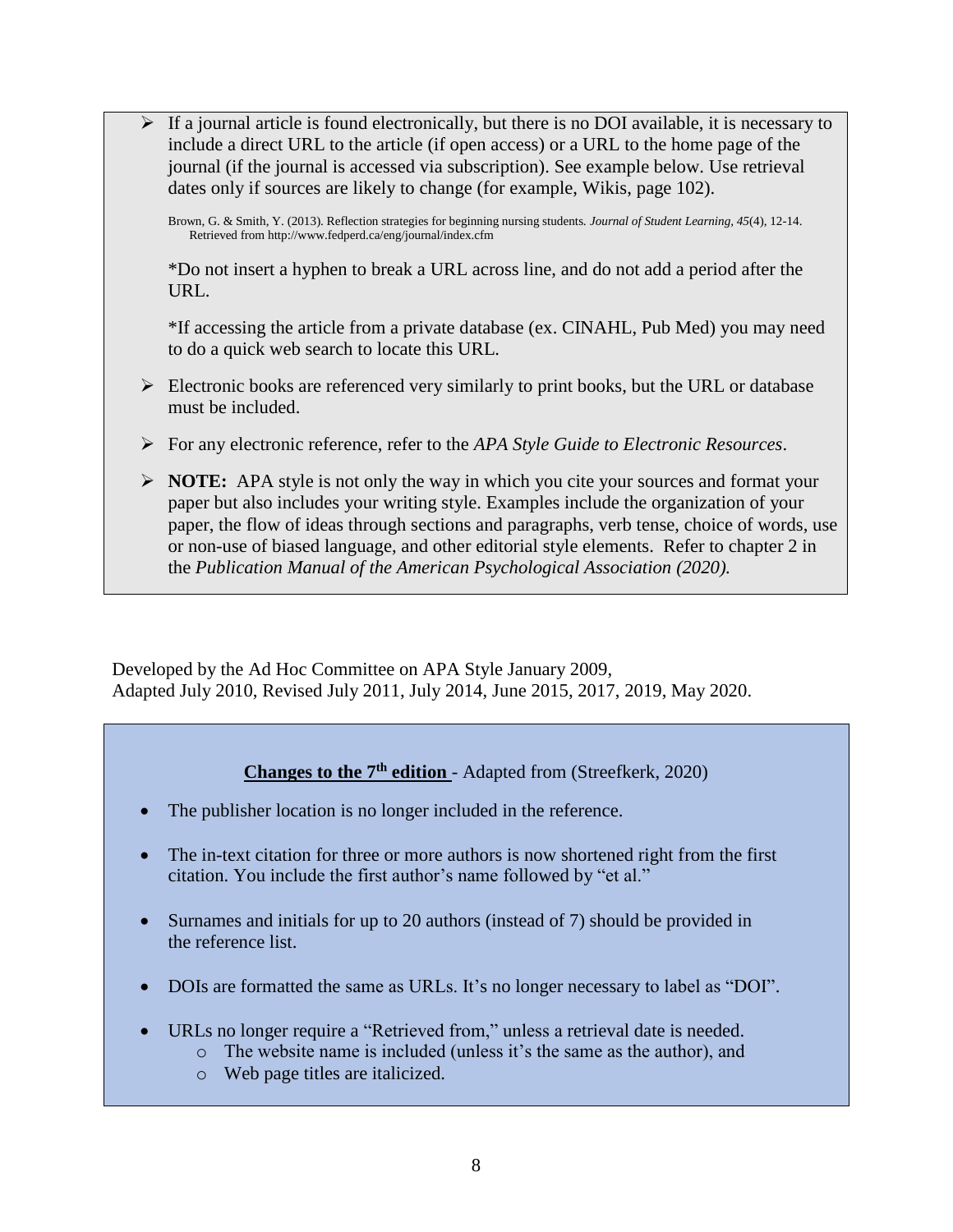- For ebooks, the format, platform, or device (e.g. Kindle) is no longer included in the reference. The publisher is included in the reference.
- Clear guidelines are provided for including other kinds of contributors, such as:
	- o when citing a podcast episode, the host of the episode should be included;
	- o for a TV series episode, the writer and director of that episode are cited.
- Examples for online source types such as
	- o podcast episodes,
	- o social media posts, and
	- o YouTube videos.
	- o The use of emojis and hashtags is also explained.
- The singular gender-neutral pronoun "they" or "their" is endorsed.
- Instead of using adjectives as nouns to label groups of people, descriptive phrases are preferred. For example: instead of "the poor" use "people living in poverty".
- Instead of broad categories, you should use exact age ranges that are more relevant and specific.
- Increased flexibility regarding fonts: options include Calibri 11, Arial 11, Lucida Sans Unicode 10, Times New Roman 12, and Georgia 11.
- Heading levels 3-5 are updated to improve readability.
- Use double quotation marks instead of italics to refer to linguistic examples.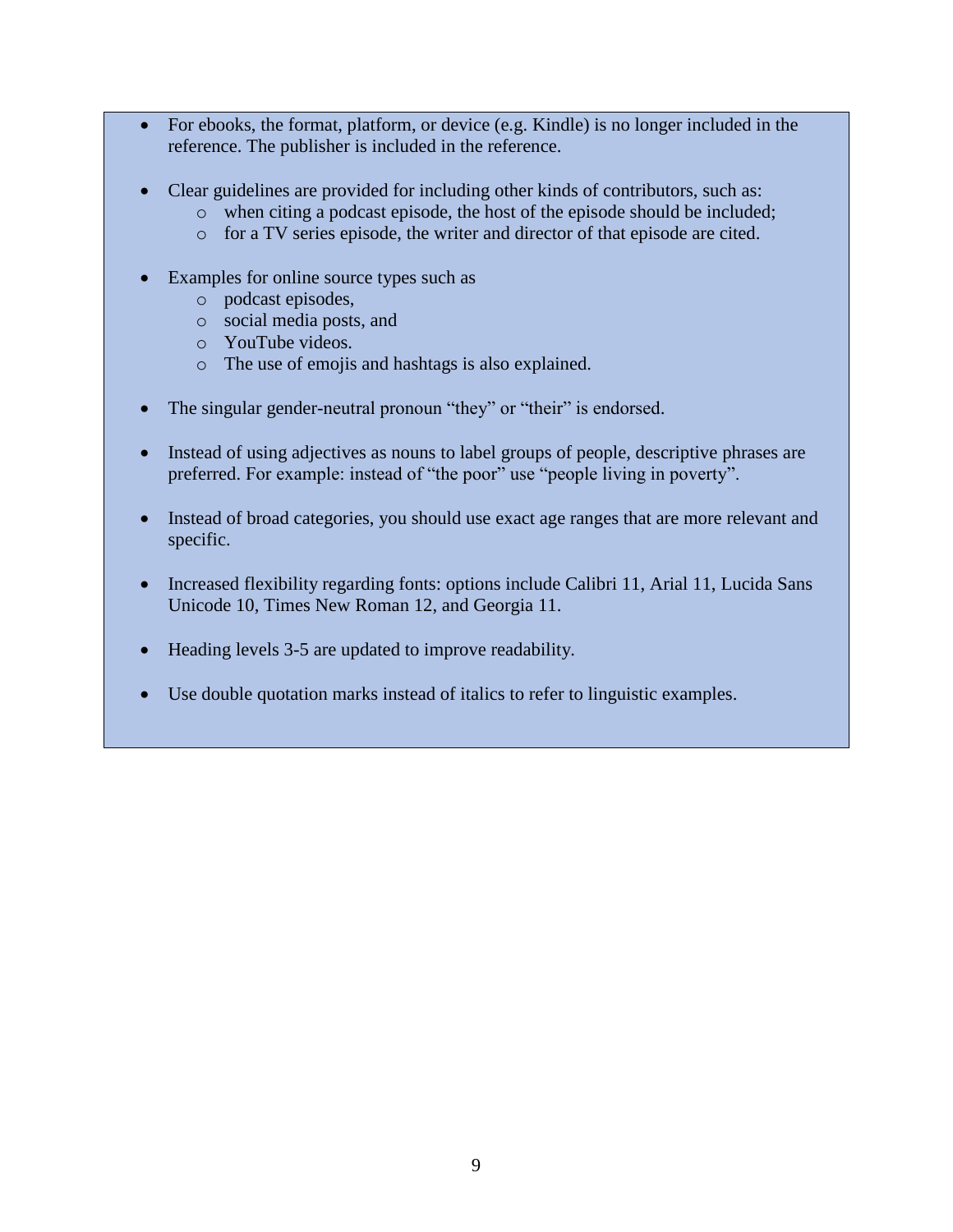## **Sample Title Page**

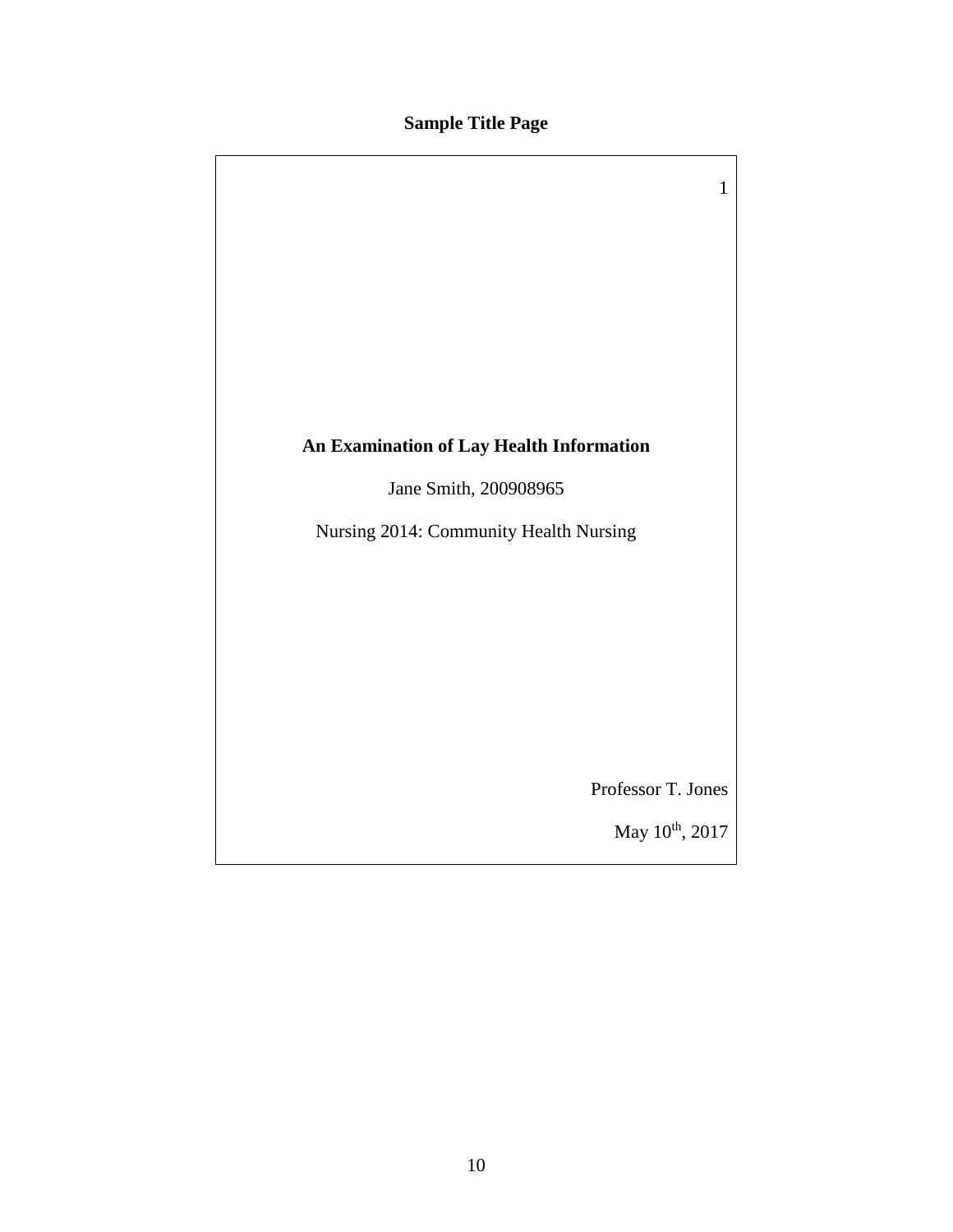## **Sample Table of Contents**

| <b>Table of Contents</b>                  |                |
|-------------------------------------------|----------------|
| Introduction                              | 3              |
| Summary of Lay Article                    | 5              |
| <b>Critical Analysis</b>                  | 6              |
| <b>Current Guidelines</b>                 | 6              |
| <b>Comparison with Current Guidelines</b> | 7              |
| <b>Author Credibility</b>                 | $\overline{7}$ |
| <b>Usefulness of Article</b>              | 8              |
| Conclusion                                | 8              |
| References                                | 9              |
| Appendix A                                | 10             |
| Appendix B                                | 11             |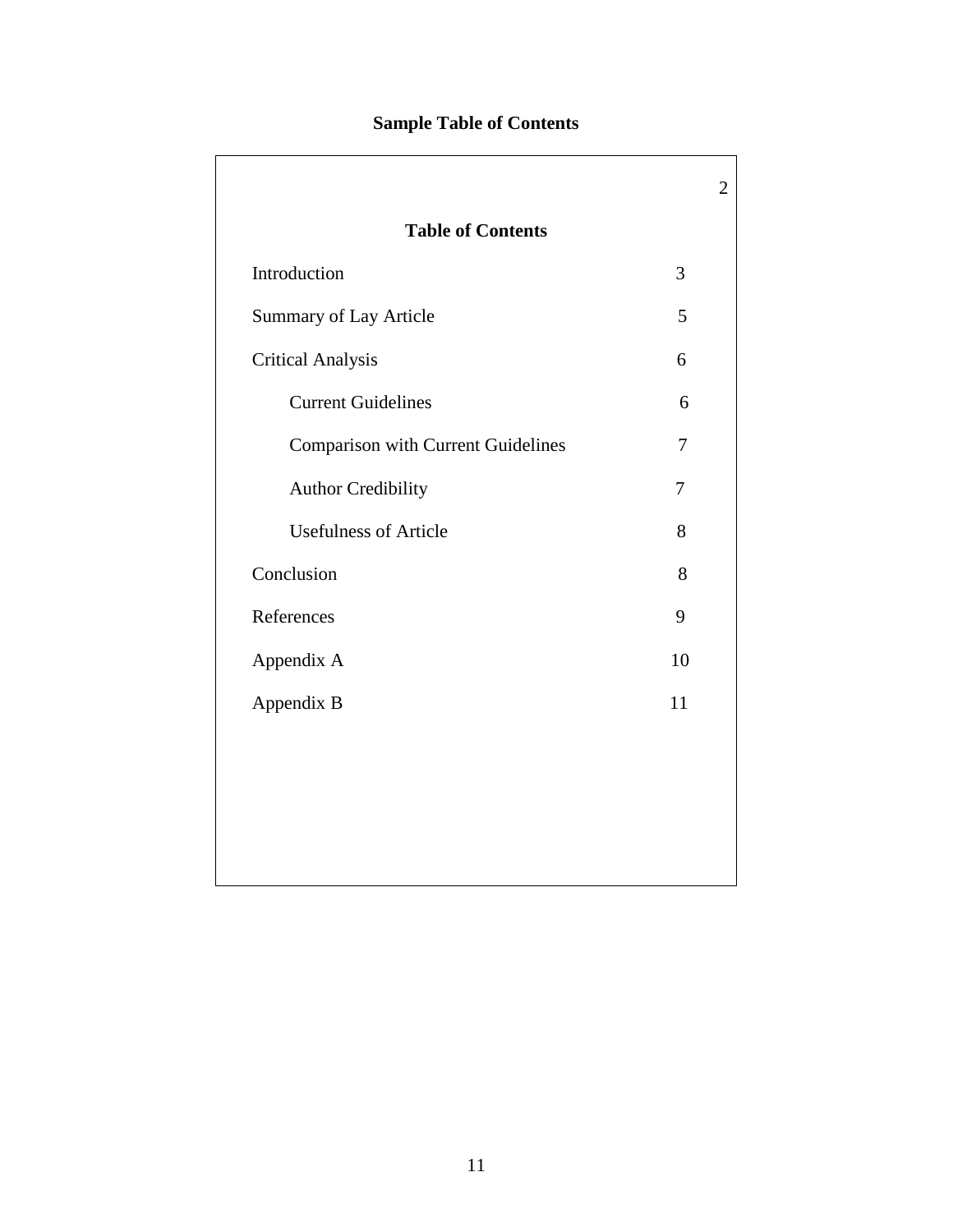# **Academic Integrity**

- $\triangleright$  Honesty and integrity is expected at all times in your written work. Honesty implies that the work you submit is your own work, any source of information is appropriately cited, and you do not resubmit papers that were written for another purpose without prior agreement with your professor. One of the most serious breaches of academic integrity is plagiarism (see below) and could jeopardize your continuance in the BN (Collaborative) Program.
- $\triangleright$  Cheating is also a serious breach and includes but is not limited to copying, allowing a colleague to copy your work, writing an assignment for another student, and submitting something written by someone else as your own paper. It also usually includes resubmitting a paper written for another course.
- $\triangleright$  Plagiarism refers to "the act of presenting the ideas or works of another as one's own" (section 6.11.4 of the General Academic Regulations [Undergraduate] in the 2015-2016 University Calendar). It includes complete failure to acknowledge sources as well as inappropriate usage of both direct quotations and paraphrasing. Plagiarism is a serious academic offence.